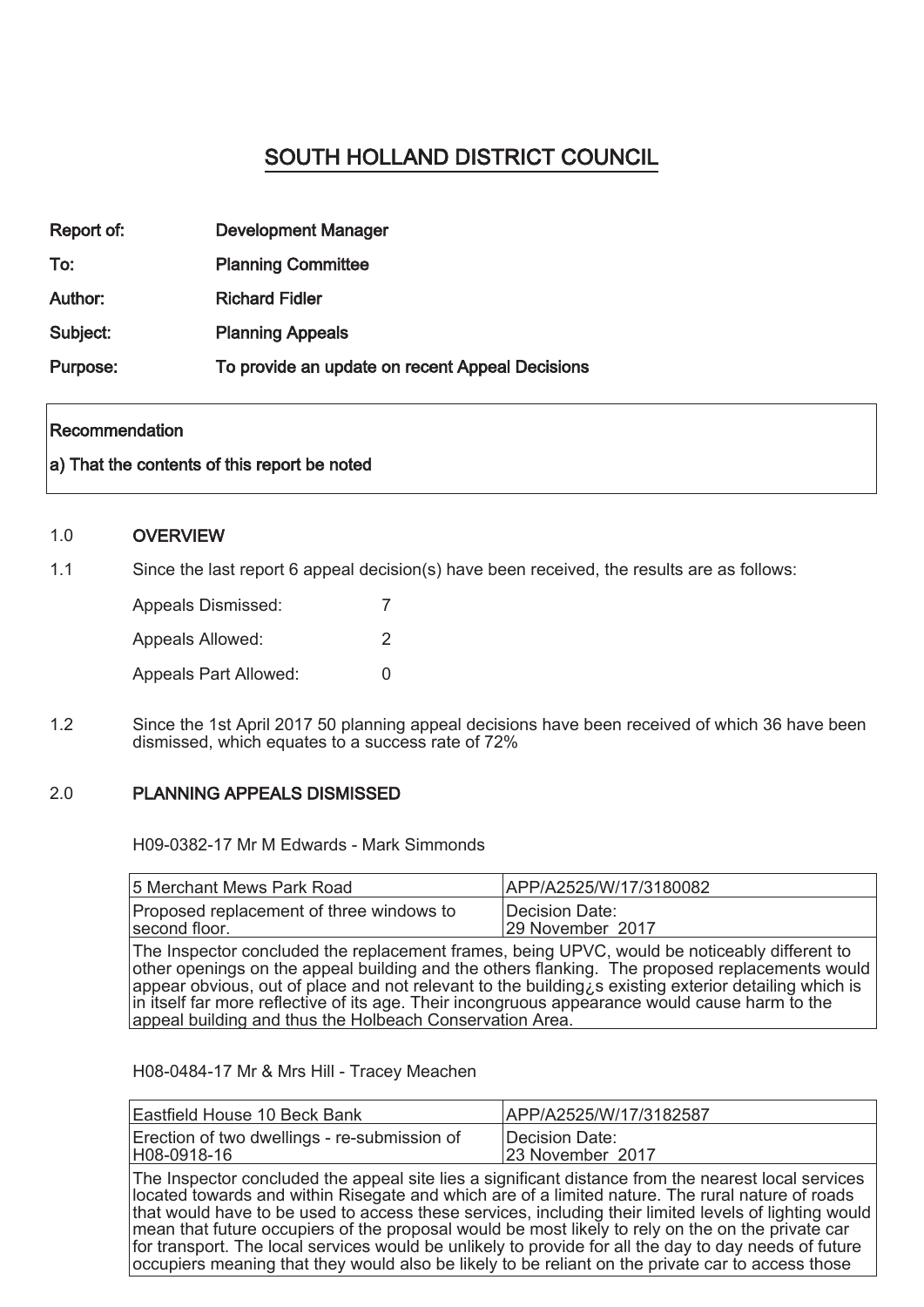further afield. Therefore the proposal would not constitute sustainable development.

H06-0452-17 Mr & Mrs C Ward - David Grant

| Residential development - single dwelling<br>Decision Date:<br>13 December 2017 | Former Onslow House Rest Home Onslow Lane   APP/A2525/W/17/3181360 |  |
|---------------------------------------------------------------------------------|--------------------------------------------------------------------|--|
|                                                                                 |                                                                    |  |

The Inspector considered the development would deliver some modest economic and social benefits consistent with the NPPF. Nevertheless, either on their own or in combination, these considerations do not outweigh the significant environmental harm identified through the development¿s effect on the character and appearance of the area and the reliance on car based travel and the conflict with the development plan in that regard. The Inspector therefore found that the adverse impacts of the proposal would significantly and demonstrably out-weigh the benefits and the scheme would not constitute sustainable development.

#### 3.0 PLANNING APPEALS ALLOWED

H09-0454-15 Benchmark Properties - Mark Simmonds

| Land Off Low Lane Holbeach              | IAPP/A2525/W/17/3177564           |
|-----------------------------------------|-----------------------------------|
| Residential development of 39 dwellings | Decision Date:<br>23 November 017 |

The Inspector concluded that the development would not result in unacceptable living conditions for future occupiers of the development with regard to outlook and natural light. It would therefore accord with Policy SG17 of the South Holland Local Plan (2006), which seeks to prevent development that would materially harm residential amenity. It would also accord with the NPPF, which seeks to ensure a good standard of amenity for all existing and future occupants of land and buildings. A condition was imposed requiring details of the acoustic fence to be submitted and approved.

H18-1167-16 Mr Peter Crawley - Joan Isus

| Land East: Chestnut Terrace Sutton Bridge                                                           | IAPP/A2525/W/17/3182341            |
|-----------------------------------------------------------------------------------------------------|------------------------------------|
| Residential development - erection of 6<br>detached dwellings                                       | Decision Date:<br>108 December 017 |
| $\Box$ The Increase concluded there would be no berm to bighway safety. The width of the road would |                                    |

The Inspector concluded there would be no harm to highway safety. The width of the road would be more than adequate to serve a development of this size and would not add to congestion problems along Chestnut Terrace. The Inspector accepted some elements of Chestnut Terrace are not up to modern standards, but neither that nor the fact that it is unadopted means it is unsafe.

## 4.0 ENFORCEMENT APPEALS DISMISSED

ENF-308-14-E04 Arbcore Tree Care Ltd - Mark Simmonds

| Land Adjacent 1a Northorpe Road Donington                                                                                                                                                                                                                                                                                                                                                                                                                                                                                                                             | APP/A2525/C/17/3173512            |
|-----------------------------------------------------------------------------------------------------------------------------------------------------------------------------------------------------------------------------------------------------------------------------------------------------------------------------------------------------------------------------------------------------------------------------------------------------------------------------------------------------------------------------------------------------------------------|-----------------------------------|
| Site to rear of no. 21 is owned by Ivan Thorold<br>of 1A Northorpe Road. Arbcore now appear to<br>be using the site. Large logs on site and alot of<br>noise being generated.                                                                                                                                                                                                                                                                                                                                                                                         | Decision Date:<br>04 December 017 |
| These 4 appeals relate to the change of use of land to a tree surgery business on 2 sites at 1a<br>Northorpe Road and rear of 29 Northorpe Road.<br>In dismissing the appeals and upholding the enforcement notices, the Inspector was of the view<br>that the change of use had taken place, did require planning permission, and had not operated for<br>sufficient length of time for the use to be lawful.<br>The Inspector directed in the case of Appeals A and B that the enforcement notice be varied by<br>deleting the words in section 6 and substituting: |                                   |
| "Requirement 5(i) shall be completed within 2 months beginning with the date this notice takes<br>effect and requirement 5(ii) shall be completed within 4 months beginning with the date this notice<br>takes effect."                                                                                                                                                                                                                                                                                                                                               |                                   |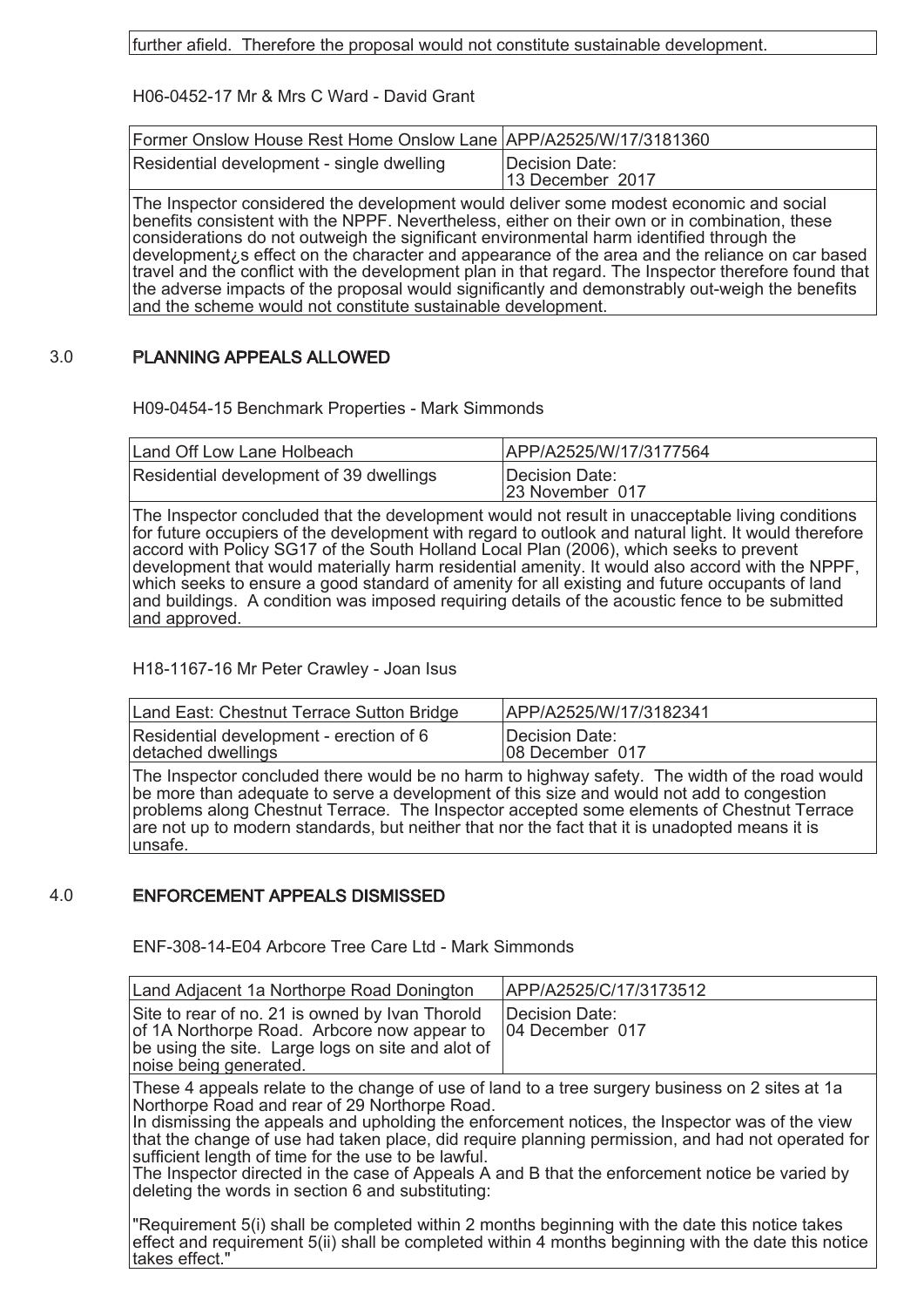ENF-308-14-E04 Mr Robert Charles Hart - Mark Simmonds

| Land Adjacent 1a Northorpe Road Donington                                                                                                                                                                                                                                                                                                                                                                                                                                                                                                                             | APP/A2525/C/17/3173501                                                                              |
|-----------------------------------------------------------------------------------------------------------------------------------------------------------------------------------------------------------------------------------------------------------------------------------------------------------------------------------------------------------------------------------------------------------------------------------------------------------------------------------------------------------------------------------------------------------------------|-----------------------------------------------------------------------------------------------------|
| Site to rear of no. 21 is owned by Ivan Thorold<br>of 1A Northorpe Road. Arbcore now appear to<br>be using the site. Large logs on site and alot of<br>noise being generated.                                                                                                                                                                                                                                                                                                                                                                                         | Decision Date:<br>04 December 017                                                                   |
| These 4 appeals relate to the change of use of land to a tree surgery business on 2 sites at 1a<br>Northorpe Road and rear of 29 Northorpe Road.<br>In dismissing the appeals and upholding the enforcement notices, the Inspector was of the view<br>that the change of use had taken place, did require planning permission, and had not operated for<br>sufficient length of time for the use to be lawful.<br>The Inspector directed in the case of Appeals A and B that the enforcement notice be varied by<br>deleting the words in section 6 and substituting: |                                                                                                     |
| "Requirement 5(i) shall be completed within 2 months beginning with the date this notice takes<br>takes effect."                                                                                                                                                                                                                                                                                                                                                                                                                                                      | effect and requirement 5(ii) shall be completed within 4 months beginning with the date this notice |

ENF-308-14-E04 Mr Terry Hart - Mark Simmonds

| Land Adjacent 1a Northorpe Road Donington                                                                                                                                                                                                                                                                                                                                                                                                                                                                                                                             | APP/A2525/C/17/3173513            |
|-----------------------------------------------------------------------------------------------------------------------------------------------------------------------------------------------------------------------------------------------------------------------------------------------------------------------------------------------------------------------------------------------------------------------------------------------------------------------------------------------------------------------------------------------------------------------|-----------------------------------|
| Site to rear of no. 21 is owned by Ivan Thorold<br>of 1A Northorpe Road. Arbcore now appear to<br>be using the site. Large logs on site and alot of<br>noise being generated.                                                                                                                                                                                                                                                                                                                                                                                         | Decision Date:<br>04 December 017 |
| These 4 appeals relate to the change of use of land to a tree surgery business on 2 sites at 1a<br>Northorpe Road and rear of 29 Northorpe Road.<br>In dismissing the appeals and upholding the enforcement notices, the Inspector was of the view<br>that the change of use had taken place, did require planning permission, and had not operated for<br>sufficient length of time for the use to be lawful.<br>The Inspector directed in the case of Appeals A and B that the enforcement notice be varied by<br>deleting the words in section 6 and substituting: |                                   |
| "Requirement 5(i) shall be completed within 2 months beginning with the date this notice takes<br>effect and requirement 5(ii) shall be completed within 4 months beginning with the date this notice<br>takes effect."                                                                                                                                                                                                                                                                                                                                               |                                   |

ENF-308-14-E04 Arbcore Tree Care Ltd - Mr T Hart - Mark Simmonds

| Land Adjacent 1a Northorpe Road Donington                                                                                                                                     | APP/A2525/C/17/3173500            |
|-------------------------------------------------------------------------------------------------------------------------------------------------------------------------------|-----------------------------------|
| Site to rear of no. 21 is owned by Ivan Thorold<br>of 1A Northorpe Road. Arbcore now appear to<br>be using the site. Large logs on site and alot of<br>noise being generated. | Decision Date:<br>04 December 017 |

These 4 appeals relate to the change of use of land to a tree surgery business on 2 sites at 1a Northorpe Road and rear of 29 Northorpe Road.

In dismissing the appeals and upholding the enforcement notices, the Inspector was of the view that the change of use had taken place, did require planning permission, and had not operated for sufficient length of time for the use to be lawful.

The Inspector directed in the case of Appeals A and B that the enforcement notice be varied by deleting the words in section 6 and substituting:

"Requirement 5(i) shall be completed within 2 months beginning with the date this notice takes effect and requirement 5(ii) shall be completed within 4 months beginning with the date this notice takes effect."

## 5.0 ENFORCEMENT APPEALS UPHELD

None